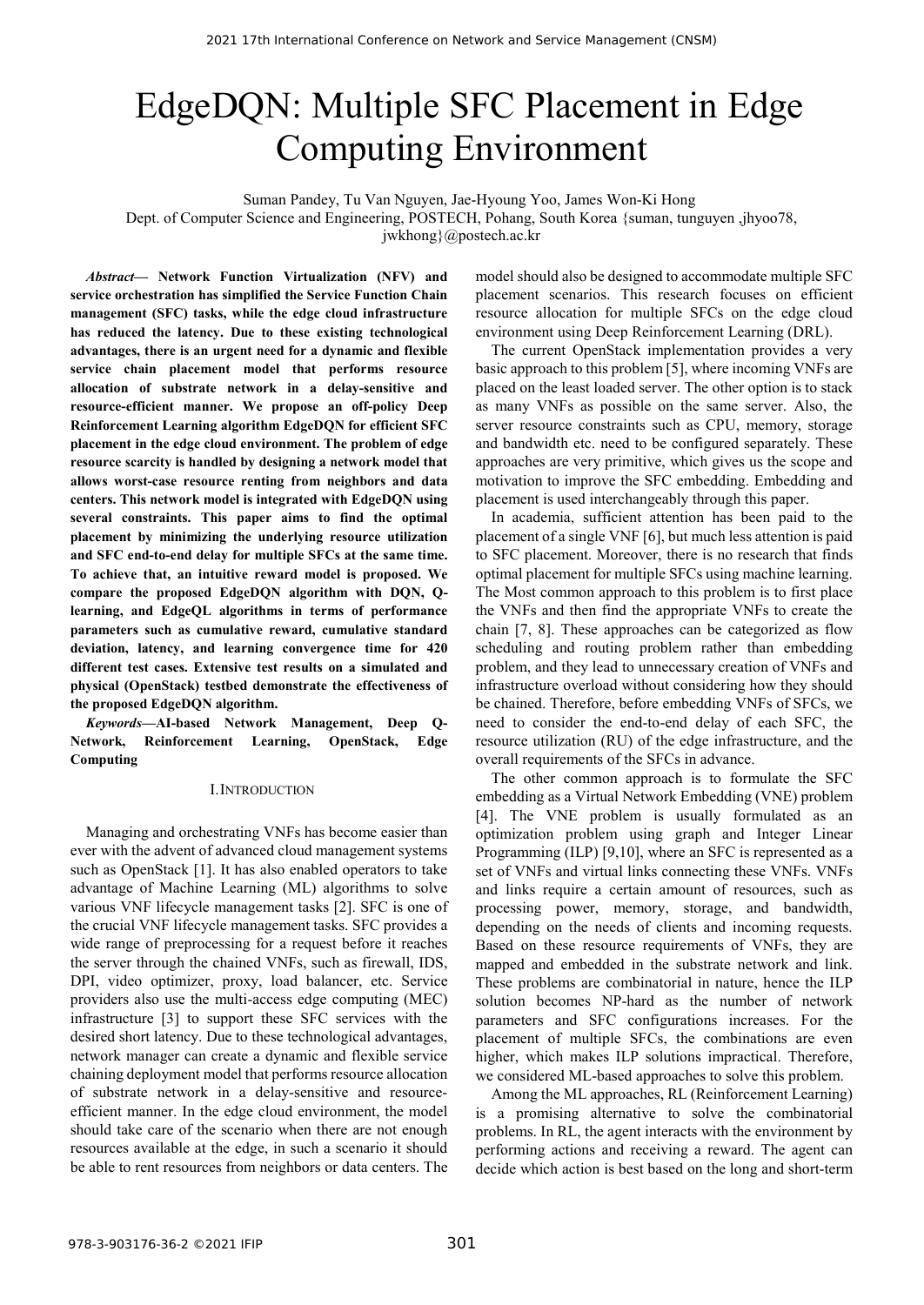rewards after several iterations. We solved the SFC placement and server assignment problem for the edge cloud environment using an RL approach.

All RL problems are defined in terms of state, action, reward, and transition probability. It is also important to design the environment well, as the agent would interact with the environment and learn the rewards for its actions. A very basic RL approach to solve this problem is based on Qlearning [11, 12]. This related work is limited to a single SFC placement. They also chose to use a simplified state model. Their tests were limited to only 8 VNFs. We model the state with CPU, memory, storage and bandwidth. Such a complex state model leads to a high state-action combination, which makes the Q-learning model very impractical. In such a situation, we need a proper function approximation technique which is provided by DRL. Therefore, we have chosen the Deep Q-Network (DQN) algorithm introduced by DeepMind [13] to solve the problem of placing multiple SFCs. Learning from experience through neural networks and function approximation is integrated in this selection process. The DQN approach can efficiently determine the near optimal solution. We call this algorithm EdgeDQN.

The two main challenges in implementing the EdgeDQN algorithm were the size of the action space and modeling a reward function that supports multiple SFC placements. It is not useful to consider only the edge resource, as the edge infrastructure can quickly reach its limits. Therefore, a mechanism is needed that can rent the resources of the neighbors or the data center in the worst case. However, considering the whole network could increase the action space tremendously. The action space in RL grows as the target topology grows. To address these issues, we opted for a hierarchical model of the network consisting of local, edge, and data center servers. Constraints are introduced, so that the EdgeDQN will look for neighbor and DC resource only if the edge is not able to fulfill the requests due to lack of resources. The introduction of multiple edge-specific action selection constraints helps the algorithm to converge faster with less exploration.

The second major challenge was to design a reward model suitable for multiple SFC placement scenarios. Mostly, researchers have designed a reward function based on placement success and failure [14] or throughput [15]. These reward models have two main drawbacks. First, these reward models completely ignore the resource utilization of the underlying infrastructure. Resource utilization is an important parameter to reduce energy consumption by keeping servers and switches in energy saving mode. Second, they cannot be used for the multiple SFC placement scenario. Therefore, we have developed a reward model that considers the underlying resource utilization and optimizes the placement for multiple SFC placement. Our reward model awards higher rewards for more complex SFCs, e.g., SFCs that require more resources and are longer in length. Successful placement of such SFCs should be rewarded with higher rewards. Moreover, our reward model maximizes the resource utilization and minimizes the total delay of each SFC.

Another distinguish contribution of this work is the

evaluation methodology. Most related works evaluate their algorithm based on one test case over multiple episodes [13, 14]. This approach cannot guarantee the legitimacy of the DRL algorithm, since a large part of the DRL algorithm depends on the randomness posed by the *e-greedy*[16]. It is possible that algorithm behaves well in one test run and doesn't behave well in other. Therefore, adopting a commutative approach for evaluating DRL algorithm is essential. We evaluated our model by comparing the cumulative reward of 420 different test cases and the cumulative standard deviation by running each test case 10 times. Our model performs significantly better compared to our preliminary studies based on Q-learning and DQN. We also evaluated this algorithm on the OpenStack physical testbed with 42 different test cases. We found that the cumulative latency of test cases is much lower for the proposed EdgeDQN algorithm.

Our main contribution can be summarized as follows:

- 1) First attempt to use DRL for multiple SFC placement at the same time. This is achieved by designing a reward model based on SFC complexity, SFC end-to-end latency and underlying network resource utilization.
- 2) A hierarchical network constraint model for reducing the action space for DRL.
- 3) Cumulative evaluation methodology instead of evaluating individual test cases.
- 4) Evaluation of the proposed model on the OpenStack physical testbed.

The rest of the paper is organized as follows. Section II elaborates some of the related work. Section III defines the service topology and environment. Section IV explains the proposed algorithm with discussion on state, action, reward and constraints model. Section V explains the evaluation methodology, results and discussion. Finally, section VI concludes our work with possible future work directions.

# II.RELATED WORK

Our related work is focused on elaborating the use of DRL in the field of VNF and SFC embedding. In the past DRL has been used to solve this problem in two steps, where VNFs are placed first and then linked [6, 7]. Recently DRL was also used for flow scheduling [17]. Such approaches can be categorized as routing and scheduling problem rather than a placement problem.

DRL has been also used extensively for scaling and load balancing of VNFs [18]. Some researchers used scaling and embedding as a combined approach as well [19]. However these research are limited to one SFC. The DRL module would scale in and out VNFs for a single SFC. Our research focused on embedding multiple SFC at the same time finding the optimal placement reducing the resource utilization and end-to-end delay. Given the scale out information, our module can do the VNF embedding for existing SFC as well utilizing same reward model.

Recently a few researchers have opted DDPG and A3C algorithm to solve VNF placement [14, 15]. Two main problems of their approach in solving an SFC placement are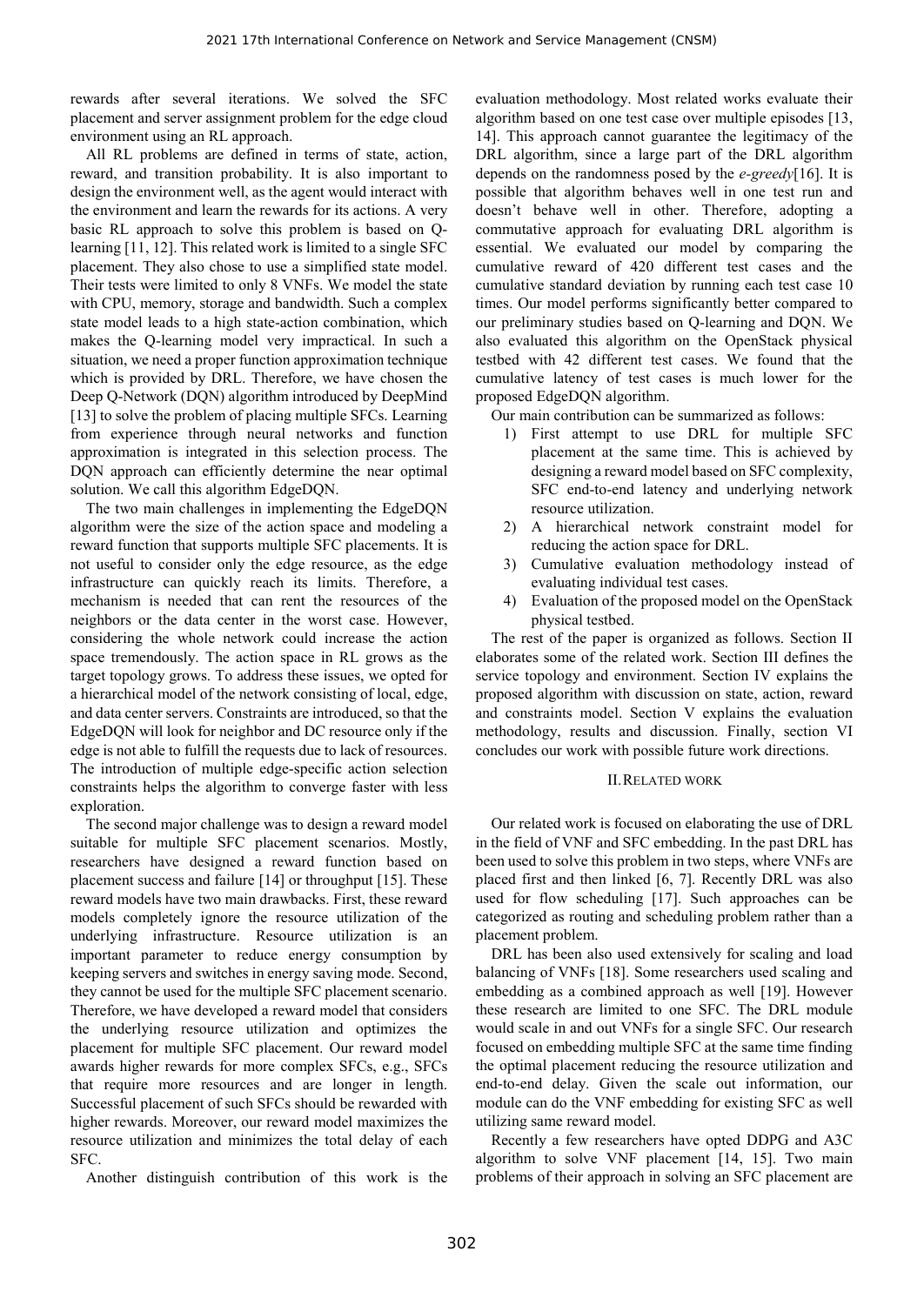1) high dimensionality of the state [14], as they considered entire network in their state model. 2) large size of the discrete action space. The high dimensionality of the state would require a large amount of training and the large action space would require a high exploration in the DRL. Reference [15] proposes a Heuristic Fitting Algorithm (HFA) to reduce the action space based on the capacity of the substrate network to serve the query. However, this approach reduces the action space only when the network is heavily loaded.

The reward model of related work is also limited to throughput [14] and successful placement of VNFs [15] only, which completely ignored the energy consumption of the placement and the complexity of the placement. Hence, we designed a reward model that considers the complexity of the SFC and the resource utilization (RU) of the underlying network in addition to the end-to-end delay.

The basis of a DRL algorithm is the design of its environment, state, action, and reward. Currently, we have focused on these aspects and tested the DQN and Q-learning algorithm on our model. In the future, we could easily incorporate the DDPG and A3C algorithm into the current design of environment, state, action and reward function. A realistic network scenario representing an edge cloud with an intuitive reward function and the evaluation methodology are the main contribution of our work. The basic DQN algorithm is also significantly modified to incorporate these aspects of network design. To the best of our knowledge, none of the related work has focused on the placement of multiple SFCs with DRL.

## III.SERVICE TOPOLOGY AND ENVIRONMNT VARIABLES

In this research, we represent an edge cloud environment as a hierarchical network model. The hierarchy of nodes from top to bottom consists of center, core, edge, spine, leaf, top of the rack (TOR) switch, and servers as shown in Fig.1. In the hierarchical network model, an edge router represents a Central Office (CO). Edge routers connected to the same core router are neighbors to each other. In SFC placement in the edge environment, we only care about the local, neighbor, and DC network.

The information about the edge router  $R_e$  and the core  $C_{de}$ is presumed to be given in advance. Given the edge router  $R_e$ , we extract the substrate topology attached to it. That gives us the set of local servers  $S_l$ . The substrate topology of  $C_e$  gives us a set of servers attached to it represented as  $S_e$  where  $S_l \subset S_e$ .<br>Similarly the set of servers connected to  $C_{dc}$  is represented as *Sdc*. This way *Se*, *Sl*, and *Sdc* represents the set of edge, local and DC servers. It is important to note that the network topology is converted to the liner sets of *Se*, *Sl*, and *Sdc*. For obtaining this set from Openstack test bed, we just need edge router  $R_e$  and the core  $C_{de}$  information as inputs.

Each server in the set  $S_e$ ,  $S_l$ , and  $S_{dc}$  is represented in terms of resource availability. Resources can be CPU, memory, storage, network bandwidth, etc. *H* denotes the set of servers, server IDs from 1 to  $h$ .  $H'$  denotes the set of servers in a power-saving mode, where  $H' \subset H$ . These are the servers without VNF placement. *K* denotes the types of resources, resource type ID from 1 to *k*. CPU, memory, storage and

bandwidth are the main resources, and so *k* is 4. *a<sup>h</sup>* denotes a resource vector for each server  $[a_{h1}, a_{h2}]$ .  $a_{hk}$ <sup> $a_{hk}$ </sup> denotes the available resource, and  $a_{hk}^o$  represents the occupied resource.

An SFC consists of multiple VNFs connected by virtual links (VLs). Each VNF requires a certain amount of resources according to the number of supported users and type of services. *N* is the number of VNFs in SFC with sequence ID from  $\theta$  to  $n$ .  $v_n$  denotes a VNF flavor, and resource vector of a particular  $v_n$  is denoted as  $\left\{v_{n1}, v_{n2} \dots v_{nk}\right\}$ . SFC is denoted as a list of  $v_n / v_1, v_2 ... v_n$ .

VL is defined as the number of hops in the substrate link multiplied by the link delay. The number of hops between two VNFs ID *i* and  $i+1$  is denoted as  $vl_i^{i+1}$ , and the link delay is denoted as  $vl_d$ . The value of  $vl_d$  is assumed to be the same unit value (e.g., 1 ms).To simplify the calculation of the delay, we keep an array that defines the number of hops from server to server. The number of hops for the same server is 0, same TOR is 1, same edge is 3, neighbor is 7, and DC is 9 for this work. We simply check which particular sets the two nodes *i* and *i+1* belong to in order to assign the number of hops. The total delay of SFC can be expressed as the sum of the delays of these virtual links between VNFs. Our delay model can be improved in the future.

All the environment variables including *Se*, *Sl*, and *Sdc* ,  $vl_i^{i+1}$ ,  $vl_d$ ,  $a_{hk}^a$  and  $a_{hk}^o$  are used in imposing constraints and calculating rewards. Our objective is to minimize the overall delay of SFCs while embedding the VNFs. The other goal is to maximizing resource utilization (RU). RU is required to reduce the energy consumption by keeping the servers and switches in energy-saving mode. These two objectives are taken care while designing the reward functions of the DRL model.

In the best case, all VNFs in an SFC should be placed to the local CO (central Office) assuming there are sufficient resources on the local CO. One of the best edge placements of a first few requests of the SFC with given constraints on edge resources with minimum delay and maximum RU is shown in Fig. 1.



Fig 1: Possible placement operation of SFCs with minimum substrate link delay and maximum resource utilization on an Edge cloud environment.

#### IV.PROPOSED APPROACH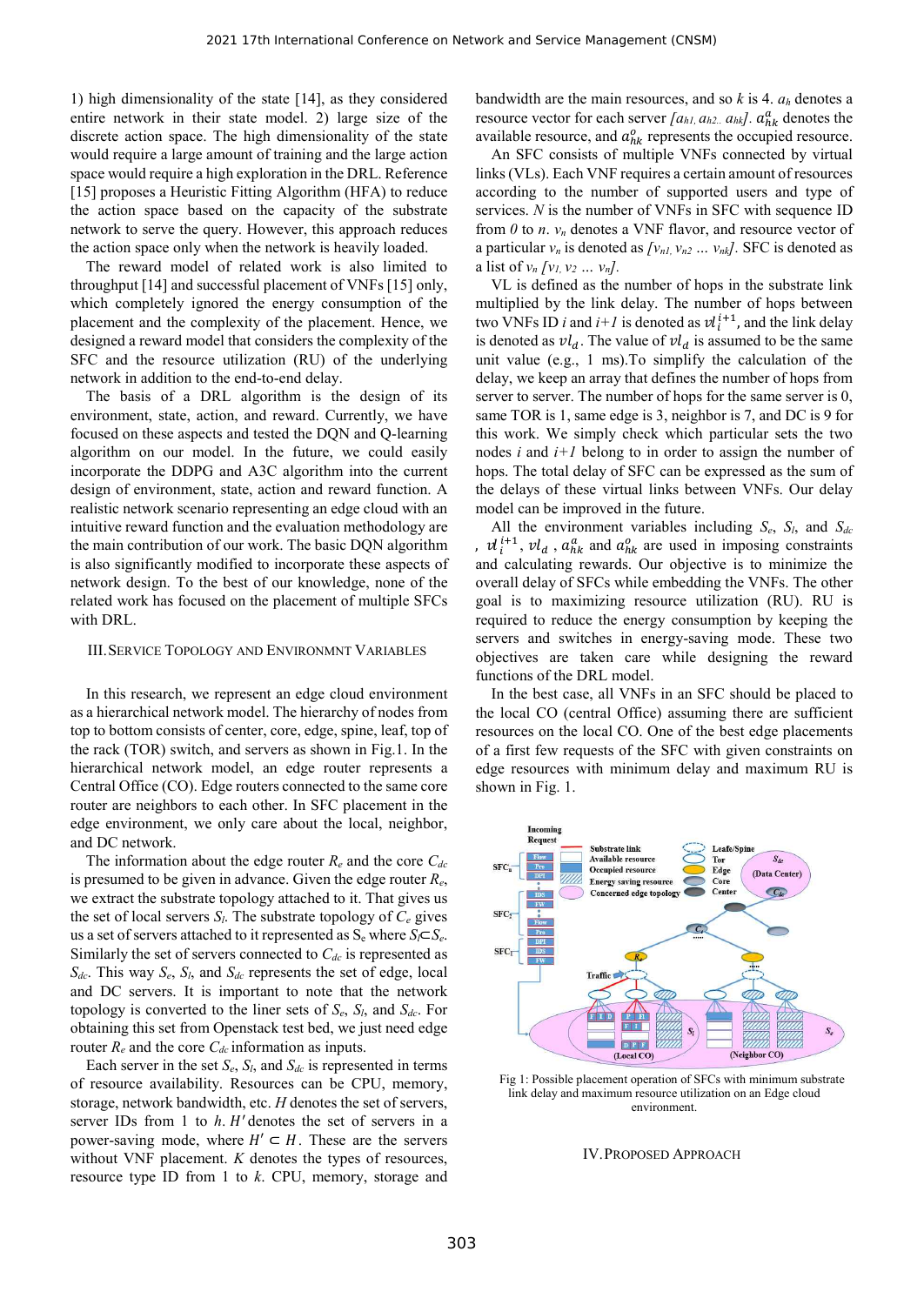We designed an EdgeDQN algorithm by adding edge specific constraints to the DQN algorithm. The number of ways SFCs can be placed in a physical network is combinatorial. The DRL algorithm would have to try multiple combinations to obtain the best policy. Therefore, a simple DRL approach potentially requires a large number of explorations to find an optimal solution. We address this challenge by building a hierarchical model of the network based on local, neighboring and DC. This will give the first priority to the local servers, however in the case of resource scarcity only the algorithm would reach to the neighbor and DC servers. Such constraints reduces the action space while also taking care of edge resource scarcity issues. The reward model is designed to incorporate the energy consumption and complexity of SFC with end-to-end latency.

We first explain the state of the art of RL algorithms, including Q-learning and DQN, followed by a detailed discussion and benefits of our state, action, and reward model. We then explain the edge-specific environment variables and their role in improving the action selection policy, and finally we explain our overall EdgeDQN agent. We compared the EdgeDQN algorithm with QL, DQN and EdgeQL algorithms with common modeling of state, action, and reward function. Our first version of QL and EdgeQL [11] algorithm is extended to support the new reward model, states and multiple SFC placement scenarios, same as explained in this paper.

# *A. DRL Approach*

Usually, an RL problem is modeled by 4-tuple states (*s*), actions (*a*), state transition probabilities (*pi*), and rewards (*r*). In RL there is a learner (also called an agent), that interacts with the environment to select an action for moving to the next state based on the rewards. The RL algorithm is based on reward and value function. Reward indicates what is good and bad in an immediate sense, and value function indicates what is good and bad in the long term. Learning happens in several *episodes*. In each *episode i*, the agent in state performs an action  $a_i$ , receives a reward  $r_i$ , and moves to the next state  $s_{i+1}$ . In Q-learning the action value is updated in the Q matrix of size [s  $\times$  a] with the formula given in (1).  $\alpha$ represents learning rate  $(0.05)$ .  $\gamma$  represents discount rate (0.5). We use argmax to get the action that returns the highest reward. In Q-learning the agent's brain is Q matrix, on the other hand in DQN the agent's brain is a deep neural network (DNN).

$$
Q(s_i, a_i) = (1 - \alpha)Q(s_i, a_i) + \alpha(r_i + \gamma \max Q(s_{i+1}, a_i)) \quad (1)
$$

In DQN we create DNN and train it to resemble  $Q(s, a)$ .<br>The input in the neural network is a tuple  $E(s_i, a_i, r_i, s_{i+1})$  for the current environment. This information is stored in replay memory. During the interactions between the agent and environment, it periodically samples data from the replay memory for training the DNN, and updating the weight parameters  $\rho$  in the DNN to minimize the loss function, as in equation (2).

work and Service Management (CNSM)  
\n
$$
L_i(\rho) = E_{(s_i, a_i, r_i, s_{i+1})}(r_i + \gamma m \alpha x Q (s_{i+1}, a_i) - Q(s_i, a_i)^2)
$$
 (2)

## *B. EdgeDQN States*

The success of the RL algorithm depends on modeling state, actions and rewards. In our implementation states represent the set of VNFs. Several researchers [17] used the entire network and VNF-FG (Forwarding Graph) request as a state. However such an input for learning model will require huge number of samples eventually increasing the learning time. To avoid that we modeled our state with VNF requests  $[v_1, v_2, v_3, \emptyset, v_4, v_5, v_6, \emptyset, \dots, v_{n-2}, v_{n-1}, v_n].$  In this VNF requests ø denotes the end of one SFC request. Each VNF request is mapped to a resource vector of that VNF, we also call it VNF flavor. The resource are CPU, memory, storage and bandwidth requirement of the VNF denoted as  $\sqrt{v_{nl}}$ ,  $v_{n2}$ *… vnk].* Hence each state in DRL is basically a set of 4 variables *[vn1, vn2, vn3 vn4].*

The substrate network state is modeled separately as environment variables. The environment variables includes the set of edge *(Se)*, local *(Sl)*, DC servers *(Sdc)*, each server's available  $(a_{hk}^a)$  and occupied  $(a_{hk}^o)$  resources. These environment variables are used for imposing several constraints during action selection process. These also helps in calculating rewards.

## *C. EdgeDQN Action*

Action represents the selection of the appropriate server for deployment. The set of actions are represented as  $[a_1, a_2, a_n]$ . The action space increases as the size of the network grow. Hence it is essential to devise a mechanism to reduce the action space. The action space is minimized by using a carefully crafted EdgeDQN action selection policy constraints.

## *D. Additional Constraints for Action Selection*

Reducing the action space to suit the edge SFC placement is one of the important aspects of this research. To reduce the action space, we presented a hierarchical stochastic model for our environment. Moreover, we used a hierarchy of constraints to filter the best action that favors edge SFC placement, followed by neighboring Edge and DC placements.

The stochastic model of the environment is represented by variable  $\theta$  and *P*.  $\theta_{hn}$  stores 1 if the server has enough capacity to deploy the VNF, otherwise, it stores 0. *h* denotes the server id, *k* denotes the resource type and *n* denotes the VNF.  $a_{hk}^a$  represents the available resource k on the server h, and  $v_{nk}$  represents the resource demand of resource *k* for VNF *n*. Refer to (3) and (4). Later, this array is converted into the state transition probability and stored in *P*, see (5).  $P_{hn}$ gives us the probability of server *h* to place VNF *n*. Value of  $P_{hn}$  will be 0 if server *h* lacks to serve any of the resource demand of VNF *n*.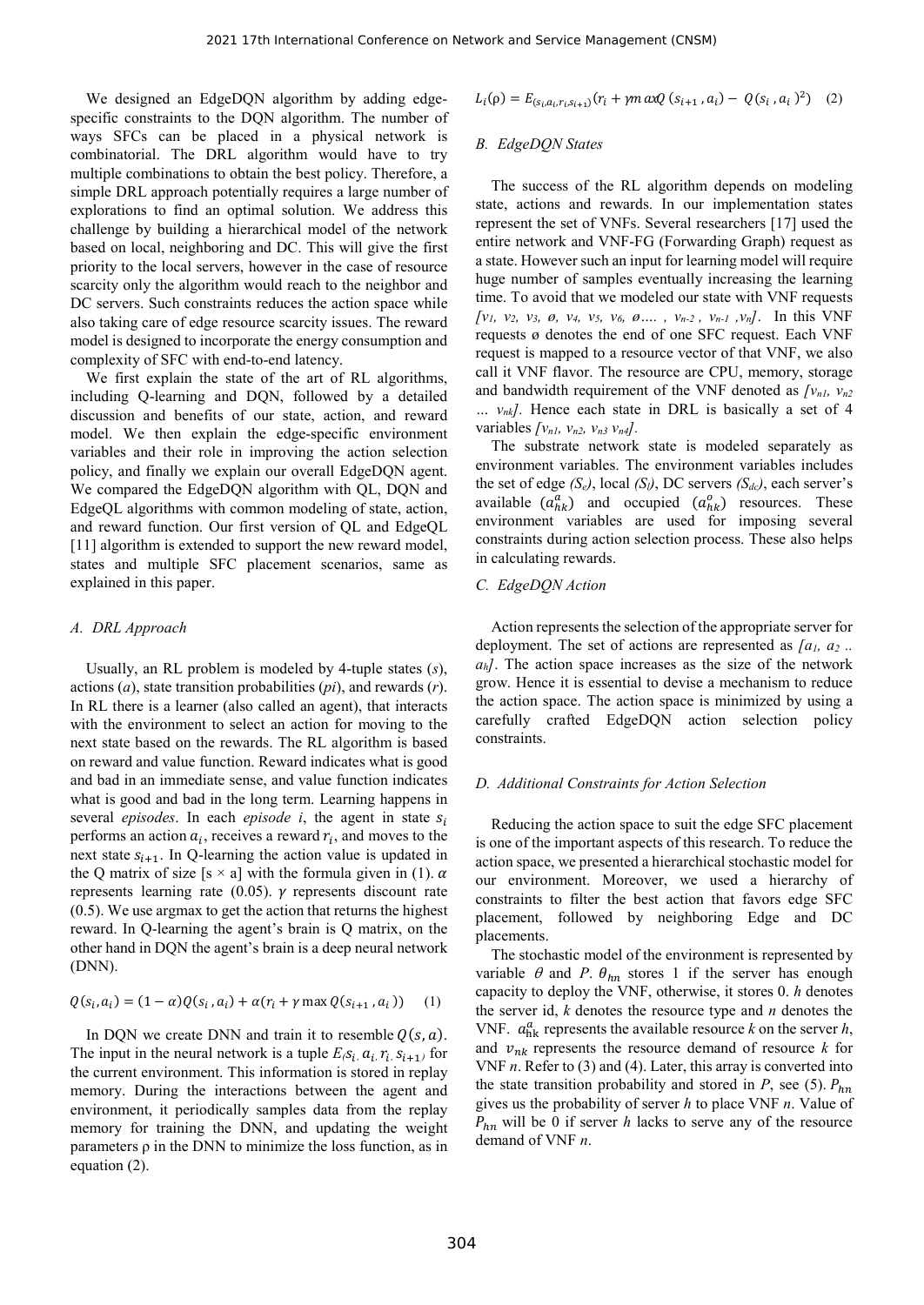$$
a_{hk}^a = \begin{cases} 1, & a_{hk}^a - v_{nk} > 0 \\ 0, & a_{hk}^a - v_{nk} \le 0 \end{cases}
$$
 (3)

$$
\theta_{hn} = \begin{cases} 1, & \prod_{k=0}^{k} a_{hk}^{a} > 0 \\ 0, & \prod_{k=0}^{k} a_{hk}^{a} = 0 \end{cases}
$$
 (4)

$$
P_{hn} = \frac{\theta_{hn}}{\sum_{h=0}^{h} \theta_{hn}}
$$
 (5)

The hierarchical edge network model is represented by the sets  $S_e$ ,  $S_l$ ,  $S_n$ , and  $S_{dc}$ . Starting from an edge router  $R_e$  and DC core router  $C_{dc}$ , we can traverse the topology to extract  $S_e$ ,  $S_l$ , and  $S_{dc}$ . By traversing the tree associated with  $R_e$ , we obtain the set  $S_l$ . If any of the resource in the server  $h$  is not enough to serve VNF *n* then the value of  $P_{hn}$  will be 0, and such servers should be removed from the action space as in equations (6~8).  $S_d$  represents the servers that should be removed from the server at each hierarchy. We derive a set of local servers  $S_l$  containing only the servers with enough resources as described in equation (6).  $S_n$  represents the set of neighboring Edge servers. These are the servers that are connected to core edge router  $C_e$  but are not part of  $S_l$  and have enough resources, as shown in (7).  $S_{dc}$  represents the set of DC servers that are extracted given core router *Cdc* in the network topology. Then, a subset of  $S_{dc}$  with sufficient resources is derived by (8).

$$
S_l = S_l - S_d \quad \text{where } S_d \in P_{hn} = 0 \tag{6}
$$

$$
S_n = S_e - S_d \text{ where } S_d = (S_l \cup S_o), S_o \in P_{hn} = 0 \tag{7}
$$
  

$$
S_{dc} = S_{dc} - S_d \text{ where } S_d \in P_{hn} = 0 \tag{8}
$$

In standard DQN algorithm we predict the *q* values for a particular states and then the *q* values that gives the highest reward is selected as the action. In our approach while passing the *q* values for the highest reward selection we consider the actions in the hierarchy we defined using 
$$
S_l
$$
,  $S_n$ , and  $S_{dc}$ . When selecting the action in the EdgeDQN algorithm, the conditions in (9) are checked in a hierarchical way. If set  $S_l$  is not null action is selected from  $S_l$ . If  $S_l$  and  $S_n$  are all null then action is selected from  $S_n$ . If  $S_l$  and  $S_n$  are all null then action is selected from  $S_n$ . If  $S_l$  and  $S_n$  are all null and then action is selected from  $S_{dc}$ .

null then action is selected from 
$$
S_n
$$
. If  $S_l$  and  $S_n$  are all null  
\nthen action is selected from  $S_{dc}$ .

\n
$$
a = \begin{cases} \n \operatorname{argm} \alpha x(S_l), & S_l = \emptyset \land S_n \neq \emptyset, \text{ deploy at local} \\ \n \operatorname{argm} \alpha x(S_{dc}), & S_l = \emptyset \land S_n \neq \emptyset, \text{ deploy at neighboring } (9) \\ \n \operatorname{argm} \alpha x(S_{dc}), & S_l = \emptyset \land S_n = \emptyset, \text{ deploy at DC} \n \end{cases}
$$
\n

Even though we have incorporated the graph embedding approach by computing the shortest path in our reward function, this is not sufficient to guarantee edge placement in the DQN unless we train the algorithm with a significantly large number of episodes. The action selection policy proposed in EdgeDQL not only reduces the number of episodes and the amount of exploration but also ensures that local servers are given the highest priority, followed by the neighbor and DC servers.

# *E. Reward*

Rewards are feedback to the agent about how good its actions are. This reward function represents the throughput and cost of the placement combined. The reward is calculated cumulatively after all VNF placements in a chain are completed. In addition to successful SFC placement, we also aim to minimize the overall latency and maximize the utilization of physical resources. Therefore, we modeled our reward function based on the complexity of an SFC, the E2E delay of the SFC, and the energy consumption of the placement.

It is important to consider SFC complexity in case of multiple SFC placement. A successful placement of an SFC with higher complexity should receive a higher reward. An SFC which requires higher amount of resources such as CPU, memory, disk or bandwidth is of higher complexity. It is harder to place such SFCs. As the length of the SFC increases the number of VNFs increases and it can also increase the resource demand. Hence we defined the complexity of the SFC in terms of its resource requirements as in (10). *k* here is the type of resource CPU, mem, disk and bandwidth and *n* is length of SFC.  $v_{nk}$  represents each resource requirement of a VNF in the chain of SFC. Higher value of  $\alpha m$  should receive higher reward.

$$
\omega m = \sum_{n=0}^{n} \sum_{k=0}^{k} \frac{v_{nk}}{k} \tag{10}
$$

The latency of an SFC  $S_{vl}$  is modeled by (11). Therefore, the number of hops for each VNF placement in a sequence is stored in a virtual link array  $v_i^{i+1}$ , and at the end of the chain, the total delay is calculated cumulatively. We took a ratio of  $S_{vl}$  and *n* to normalize the latency parameter, where *n* is the length of SFC. The reward should be low for high value of  $S_{vl}/n$ . Therefore, we chose an exponentially decaying profile to include it in the reward function. It is possible to improve this delay equation bye considering several other factors such as propagation delay, processing delay of VNF etc. in future.

$$
S_{vl} = \sum_{i=0}^{n} v l_i^{i+1} v l_d \tag{11}
$$

Additionally maximizing resource utilization is required to reduce the energy consumption by keeping the servers and switches in energy-saving mode. RU is modeled as (12). Here *h* is number of servers, that is length of set *H*, and *h'* represents number of servers in saving mode, that is length of  $H'$ . *k* represents type of resource.  $a_{hk}^a$  represents the available resource and  $a_{hk}^o$  represents the occupied resource on a server *h*. At the end of the sequence, the resource utilization RU of the placement is calculated using (12). A higher value of RU represents better resource utilization and hence lower energy consumption.

$$
RU = (\sum_{k=0}^{k} \sum_{h=0}^{h} \frac{a_{hk}^o}{a_{hk}^a}) / (h - h')
$$
 (12)

Equation (13) represents our overall reward function calculated after each SFC. This reward function gives high rewards for lower E2E latency. The exponential delay equation  $e^{-\frac{\beta S_{\text{VI}}}{n}}$  gives higher reward for lower value of  $\frac{\beta S_{\text{VI}}}{n}$ and e<sup> $\lambda$ RU</sup> will give higher value for higher resource utilization. Finally multiplying it with SFC complexity will give higher rewards for complex SFCs.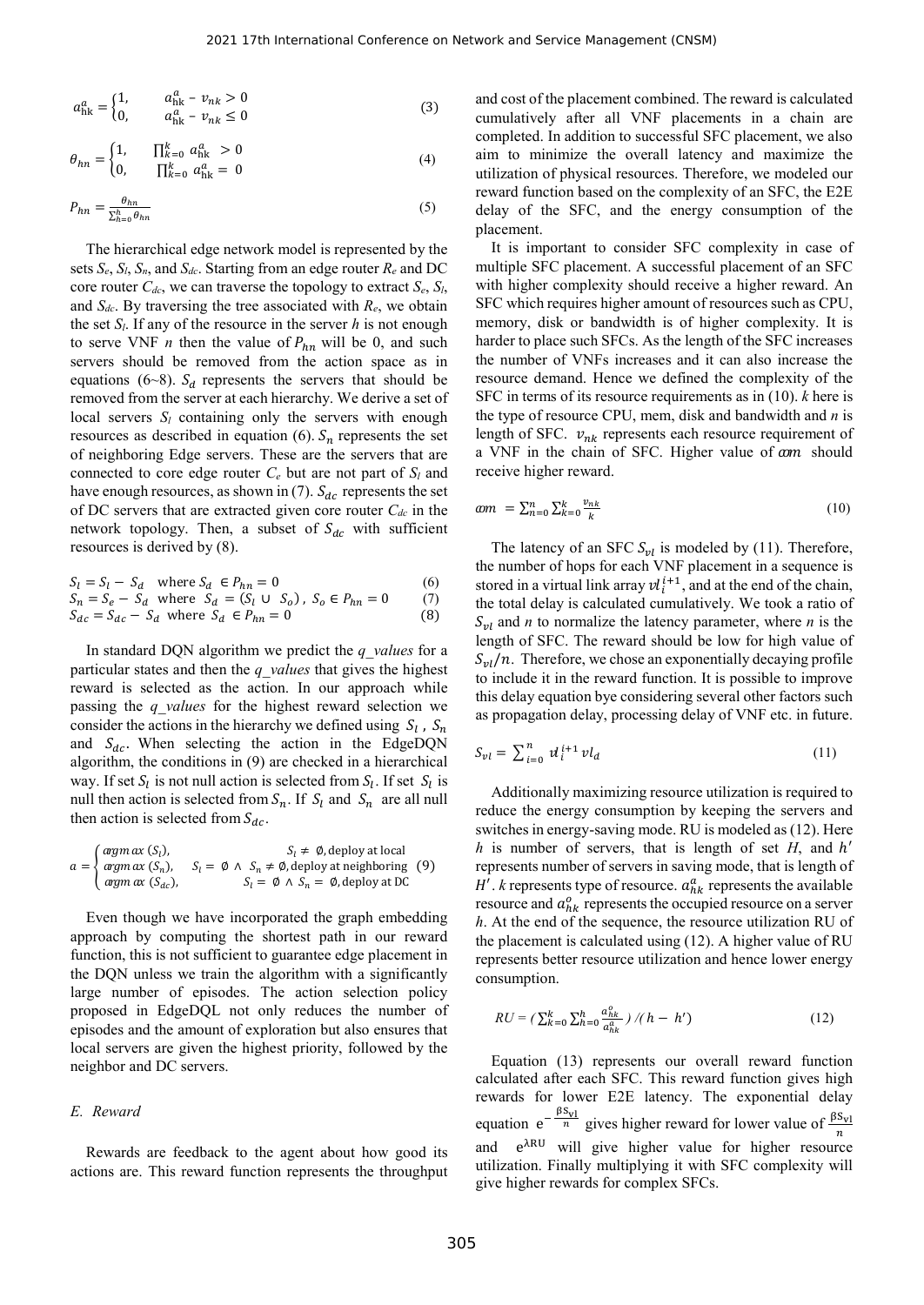$$
r = \xi \times \omega m \times e^{-\frac{\beta S_{\rm VI}}{n} + \lambda R U} \tag{13}
$$

ξ and β and λ are the constants that can be adjusted to give higher importance to one or the other parameter. In this simulation,  $\xi$  represents a higher value, e.g., 50, and  $\beta$  and  $\lambda$ represent a lower value, e.g., 2.

# *F. Agent*

The agent takes the set of the SFC requests and substrate topology as input. The substrate topology is converted in the environment variables explained in Section II. The VNF in the SFC requests is modeled as states of RL algorithm and represented as 4 tuple tensor  $[v_{n1}, v_{n2}, v_{n2}, v_{n4}]$  indicating CPU, memory, storage and bandwidth requirement of each VNF. The output of the algorithm is a list of actions. Fig 2. shows the overall functioning of Agent.

The action represents the servers to embed a particular VNF. The important point to note here is that, reward is calculated for each SFC in a commutative manner, not just  $\frac{4.1}{5}$ for one VNF. Also the reward for each state is updated only  $\frac{5}{6}$ . after the sequence is complete, as we can see in line 18, 19 in  $\frac{6}{7}$ . EdgeDQN agent algorithm.





In DQN agent improves action selection strategy by 24 switching between exploration and exploitation of the solution space for each hierarchy as shown in line 9, 11 and 13 . *ε-greedy* selection helps the learner uses a small amount of randomness to explore new solutions. *ε-greedy* method indicates that the agent has a probability of 1− *ε* to choose the action  $a_n$  that maximizes  $Q(s, a)$ , and has the probability of *ε* to randomly choose the action *an*. Periodic decay of Q values is taken care of using gamma (discount factor *epsilon* = *epsilon*/1.5).

The agent predict the *q* values for a particular states and then the *q\_values* that gives the highest reward is selected as the action. However, while passing the *q\_values* for the highest reward selection we consider the actions in the hierarchy  $S_l$ ,  $S_n$  and  $S_{dc}$ . This way if set  $S_l$  is not null  $\epsilon$ action is selected from  $S_l$ . If set  $S_l$  is null then action is selected from  $S_n$ . If  $S_l$  and  $S_n$  are all null then action is selected from  $S_{dc}$ .

After each action selection, we also update the environment variables again (line 15). The selected action is then appended in the list of action. This action list is passed to the reward function after each SFC. The action list helps in calculating the overall latency. Based on the complexity of the SFC, overall latency and resource utilization of the SFC the reward is calculated and added to the commutative reward. All the past experience is then stored in the memory (line 23). The neural network used by the DQN agent updates its gradient using backpropagation to finally converge (line 25). DQN was modeled with two hidden ReLU layers. Mean square error (MSE) based loss function and ADAM optimizer are used.

# **Algorithm : EdgeDQN Agent**

**1. Input** : Network topology, SFC requests  $[v_1, v_2, v_3, \emptyset, v_4, v_5, v_6, \emptyset, \ldots, v_{n-2}, v_{n-1}, v_n].$ **2.Output:** list of actions  $[a_1, a_2, a_n]$ **3.**env.**initialize**() **4.For** all episodes **5.** Initialize reward=0, action = [] **For** all states  $v_n$ **If**  $v_n := \emptyset$ : **8.**  $\vert \vert$  **If** env.  $S_l \neq \emptyset$ **9.**  $\begin{bmatrix} \cdot \\ \cdot \end{bmatrix}$   $\begin{bmatrix} a_n = \begin{bmatrix} \text{random choice}(\text{env.} S_i, \text{env.} P[S_i] \\ \cdot \\ \cdot \\ \cdot \end{bmatrix}$  $q_{\text{values}} = \text{model.}\ \text{predict}(\ v_n)$ ,  $\argmax(q_{\text{values}} [S_l])$ **10.**  $\vert \vert$  **Else If**  $S_l = \emptyset \land S_n \neq \emptyset$  $\mathbf{11} \begin{bmatrix} \cdot \\ \cdot \\ \cdot \end{bmatrix} \begin{bmatrix} a_n = \begin{cases} \text{random choice}(\text{env.} S_n, \text{env.} P[S_n]) \\ \cdot \\ \cdot \\ \cdot \end{cases}$  $q_{\text{values}} = \text{model.}\text{predict}(v_n)$ ,  $\text{argmax}(q_{\text{values}} [S_n])$ **12. Else If**  $S_l = \emptyset \land S_n = \emptyset$ **13.**  $\left| \begin{array}{c} \begin{array}{c} \end{array} \right| \left| \begin{array}{c} \end{array} a_n = \begin{array}{c} \begin{array}{c} \text{random. choice( env. } S_{dc}, \text{env. } P[S_{dc}] \end{array} \end{array} \right|$ **14. End If 15.**  $\vert \cdot \vert$  env.**update**(  $v_n$ ,  $a_n$ ) based on (3) ~ (8) **16. action.append** ( $a_n$ )<br>**17. Else 17. Else 18. Reward is calculated after the end of each SFC** 19  $\left|\left| \frac{r}{r} \right| \infty + \xi \times \omega m \times e^{-\frac{\beta S_{\rm VI}}{n} + \lambda R U}$  based on (13)  $20.$   $\vert$  **End If 21. End For 22. For** all states  $v_n$ **23. remember**(**Transition**  $(v_n, a_n, r, v_{n+1})$ ) **24. End for 25. replay**(batch\_size) based on (2) **26.End For**

Our EdgeDQN implementation is not a simple DQN implementation. We introduced several environment variables and constraints, divided the network in a hierarchy, after each action selection we also updated the environment to reflect the action. Apart from that we introduced a communicative reward function which gives higher rewards to complex SFC with lower delay and higher resource utilization. All these properties make this algorithm superior to the current state of art DQN algorithms for SFC embedding.

#### V.RESULTS AND EVALUTATION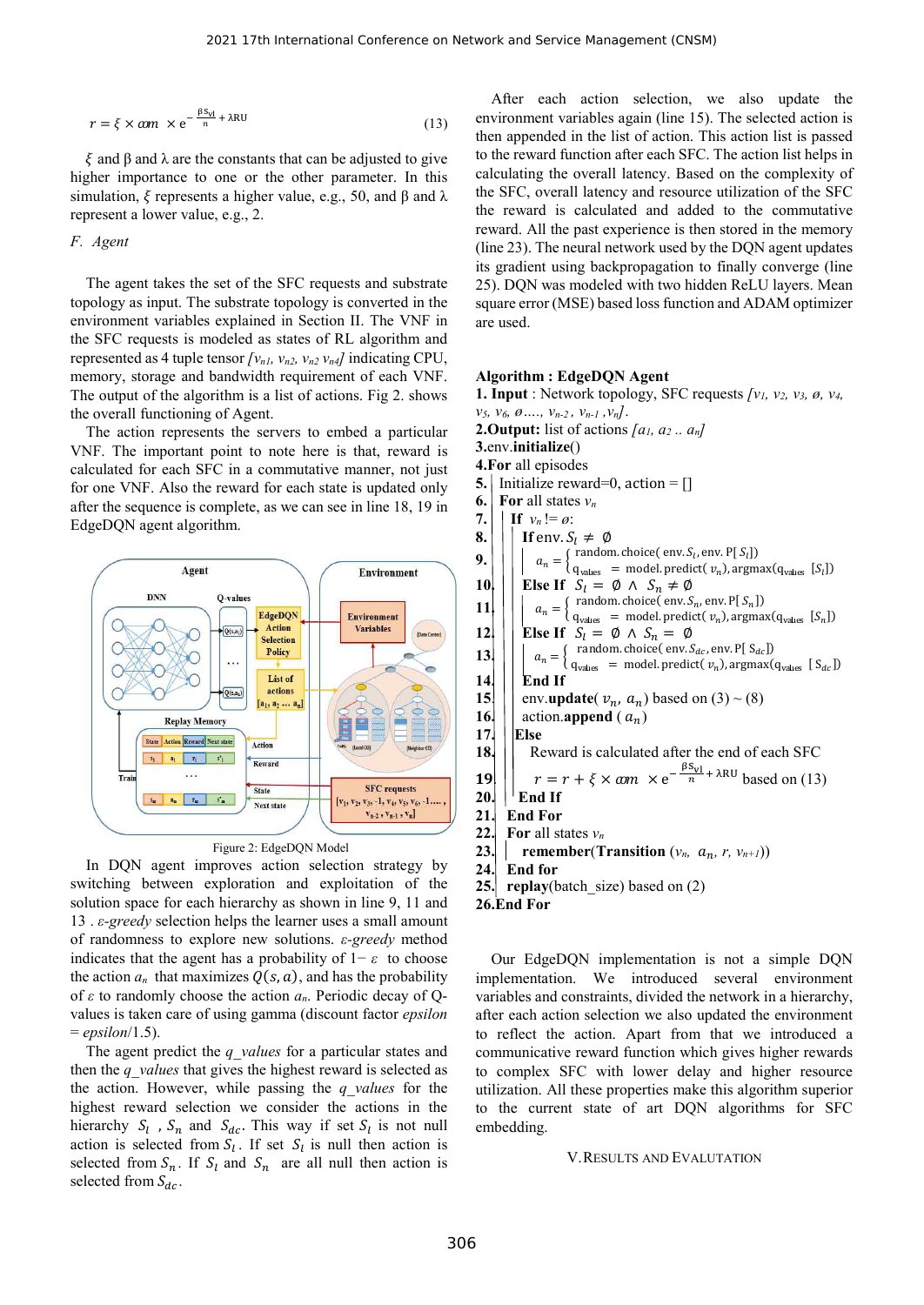## *A. Simulation Results*

Our simulation and physical testbed topology are similar to MEC scenario, as shown in Fig. 1. Our simulation network consists of 6 edge routers, 3 Tor switches attached to each router and 9 servers attached to each Tor switch. Which makes it to be 162 servers all together. The Leaf and Spine switches are merged with the edge routers for simplicity. Each edge server has compute, memory, storage and bandwidth capacity of 6 CPU core, 8 Gb, 90 Gb and 50Gbps units respectively. DC servers have a higher amount of compute, memory, and storage resources of 32 CPU core, 48 Gb, 120 Gb and 100Gbps units respectively. VNFs are taken with varying capacity of 1 to 8 CPU core and 1 to 8 Gb memory and 1 to 20 Gb storage. SFC bandwidth demand varies from 1Gbps to 5Gbps. Delay between two hops is considered as 1 ms. We tested our algorithm up to 64 VNFs divided into 10 SFCs of various resource demands.

We designed 420 different test cases with different SFC lengths, VNF flavors, and random server loads. We used tensor-flow and Keras to implement Q-learning and DQN algorithms. We ran our AI module on a Linux machine with 2GB ram and 4 VCPUs.

We compared our EdgeDQN algorithm with three base case scenarios QL, DQN, and EdgeQL. QL and DQN are basic Q-learning and DQN algorithms, respectively. All of our algorithms have the same state, action, and reward models, but EdgeQL and EdgeDQN include edge-specific action selection constraints and hierarchical network modeling. The QL and DQN algorithms, despite having the shortest path reward function, require more training to converge to the best results. We compared these algorithms with four different evaluation matrics: 1) cumulative reward 2) cumulative SD 3) cumulative latency 4) learning time.

A legitimate comparison of the algorithms requires that we compare multiple test cases, and thus it is best to use a cumulative value of the finally learned reward of all 420 test cases, as shown in Fig. 3. It can be seen that EdgeDQN learns the best reward compared to all other algorithms.



Figure 3: Cumulative reward of 420 different test cases

The standard deviation defines the difference in learning between multiple runs of the same test case. We ran the same algorithm T=10 times with the same hyperparameters and averaged the final learned reward. Lower SD represents the stability of the algorithm, and EdgeDQN outperforms all other algorithms (Fig. 4).



Fig. 5. Shows the cumulative latency of multiple SFCs. 64(10) in x axis of Fig 5, represents 64 VNFs divided into 10 different SFCs. These 10 SFCs are of size 3, 5 and 8 length. As we increase the size of the VNFs for placement, we observe that performance of DQN is much better. DQN performs better even for small number of states. Even for the SFC of length 5 the performance of EdgeDQN is better as compare to EdgeQL.



We also observed that the learning time for EdgeDQN is higher as compare to EdgeQL. Neural networks and backpropagation mechanism used by EdgeDQN consumes time. The learning time is linearly proportional to the resource demand of the SFCs as shown in Fig 6. Higher resource demand such as CPU, memory etc. required higher amount of learning time in EdgeDQN algorithm. Here the resource demand in plotted only based on CPU demand. The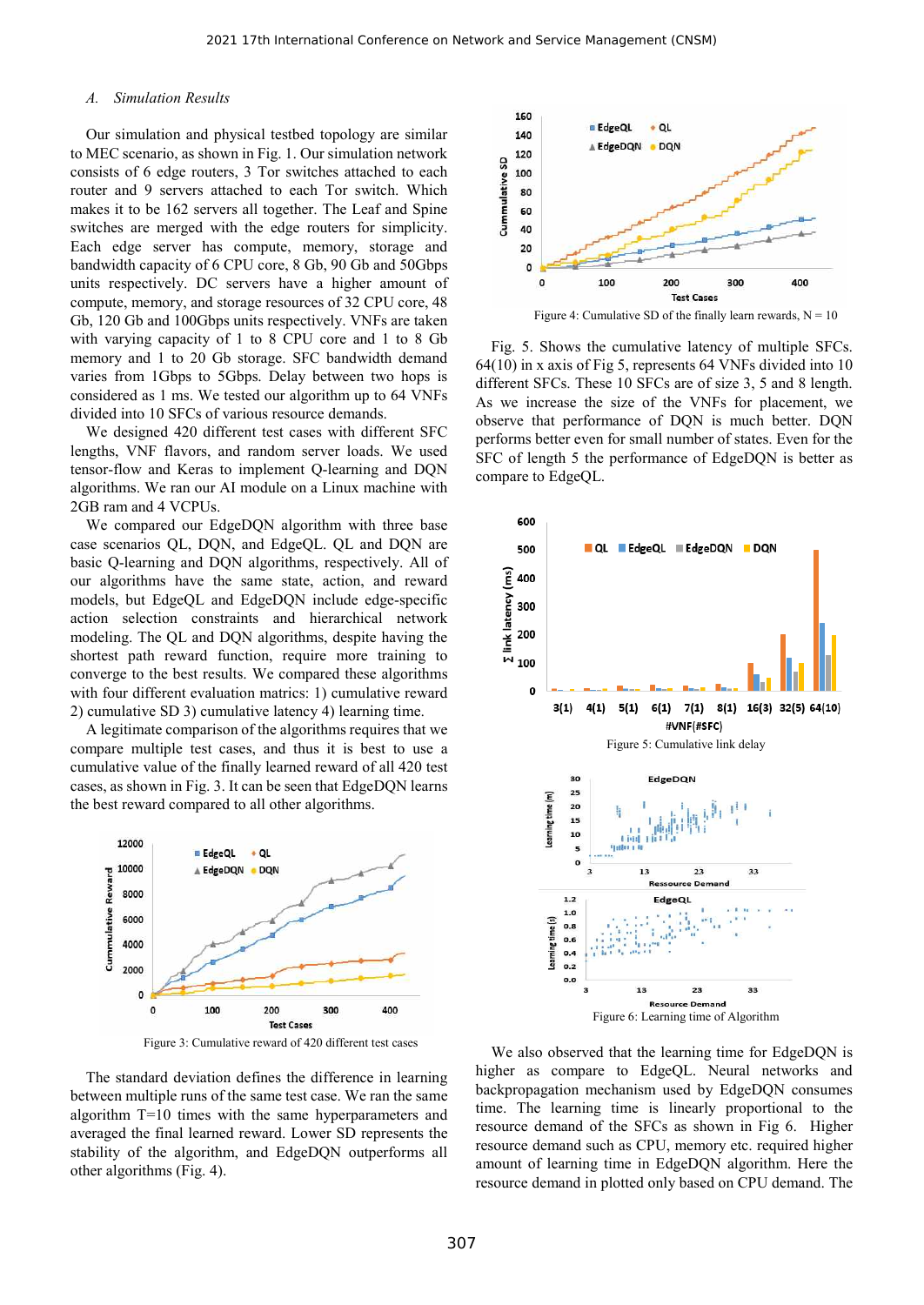profile is similar for all other resource. One way to improve this learning time is by using Actor Critic method such as A3C. A3C uses multiprocessing and it can help reduce this learning time significantly. We will consider improving learning time in our future work.

## *B. OpenStack Testbed Results*

We also verify our algorithm on the physical testbed with OpenStack environment. Fig.7 shows the overall integration of and testing approach of EdgeDQN with OpenStack. Our EdgeDQN modules interact with NFV monitoring modules to collect data, and NVF orchestrator<sup>1</sup> module to deploy SFC. The time-series database (InfluxDB<sup>2</sup>) is used to store the network state information. Collectd<sup>3</sup> is used as a collector of data from the testbed. This infrastructure consists of 8 edge servers and 1 DC server. Delay is emulated on this testbed using  $DEMU<sup>4</sup>$ . The delay between edge and core switch is  $\frac{d}{d}$ 5ms and DC and core switch is 12 ms. 5 different types of VNFs were used which include iptables, ntopng, nDPI, Suricata, and HAProxy.

Our AI node runs the EdgeDQN algorithm and interacts with the monitoring and orchestrator module. It takes the list of SFC requests as well as edge\_switch\_id and DC\_core\_id as inputs from the json file. It extracts the topology information using the monitoring module and creates the EdgeDQN environment. It outputs the list of servers for provisioning each VNF. With the help of orchestrator VNFs are deployed and chained. Stress-ng is used to generate random loads on the servers. Traceroute is used to check SFC placement and chaining, and wrk is used to measure overall SFC latency from the client.



Figure 7: Integrating EdgeDQN with OpenStack

-

In Fig. 8, we compared our EdgeDQN algorithm with the OpenStack standard approach to VNF embedding. We placed several SFCs using the EdgeDQN and OpenStack standard approaches, and then tested two SFCs of length 5 and 3 by generating traffic for 3 hours. We measured the response time for simple web traffic going through these SFCs to the target Nginx server. In Fig. 8, we can see a significantly better performance of the EdgeDQN embedding compared to the standard OpenStack embedding.

OpenStack default VNF placement distributes instances evenly across all hosts (nova-scheduler)<sup>5</sup>. It assigns the weight for placing VNF on all available hosts. This weighting mainly depends on the available resources on the servers. The server with higher available resource is selected for placement. In this way, Openstack tries to maintain equal load on each server. We can manually configure the distribution option based on all types of resources, including CPU, ram and disk, using the *cpu\_weight\_multiplier*, *ram\_weight\_multiplier* and *disk\_weight\_multiplier* flags respectively. This approach has several drawbacks: First, each resource must be configured separately; second, this approach does not take into account the SFC and the end-to end delays of the SFC. VNFs are provisioned first and then the network administrator selects the appropriate VNFs for chaining. This approach also does not consider resource utilization and energy saving. Our RL approach finds the appropriate embedding considering the SFC end-to-end delay and energy saving.

OpenStack also provides two other types of embedding, namely stacking and usage-aware embedding. In stacking, VNFs are stacked on the same server instead of spreading out. In utilization-aware embedding, we can configure the utilization ratio of CPU, Ram and Disk etc. Despite various configuration parameters, there is no comprehensive method for placement considering the entire SFC requirements, hence a Machine Learning based approach followed by EdgeDQN is justified. EdgeDQN-based embedding provides much better placement of VNFs compared to OpenStack default embedding.



Figure 8: Response time, OpenStack default and EdgeDQN

## *C. Discussion*

We see that EdgeDQN provides better sampling efficiency using the replay buffer, but longer convergence time. The learning time of EdgeDQN depends on the SFC length and the resource requirement of the SFC. When the SFC length was longer and the resource requirement was lower, the learning time was still lower, but when the resource requirement was high, the learning time was higher because

<sup>1</sup> OpenStack SFC, https://opendev.org/openstack/networking-sfc

<sup>&</sup>lt;sup>2</sup> InfluxDB v1.7.9, https://github.com/influxdata/influxdb

<sup>3</sup> Collectd v5.8.1, https://github.com/collectd/collectd

 $4$  DEMU, https://github.com/ryousei/demu

 $^5$ https://docs.openstack.org/nova/latest/admin/configuration/schedulers.html